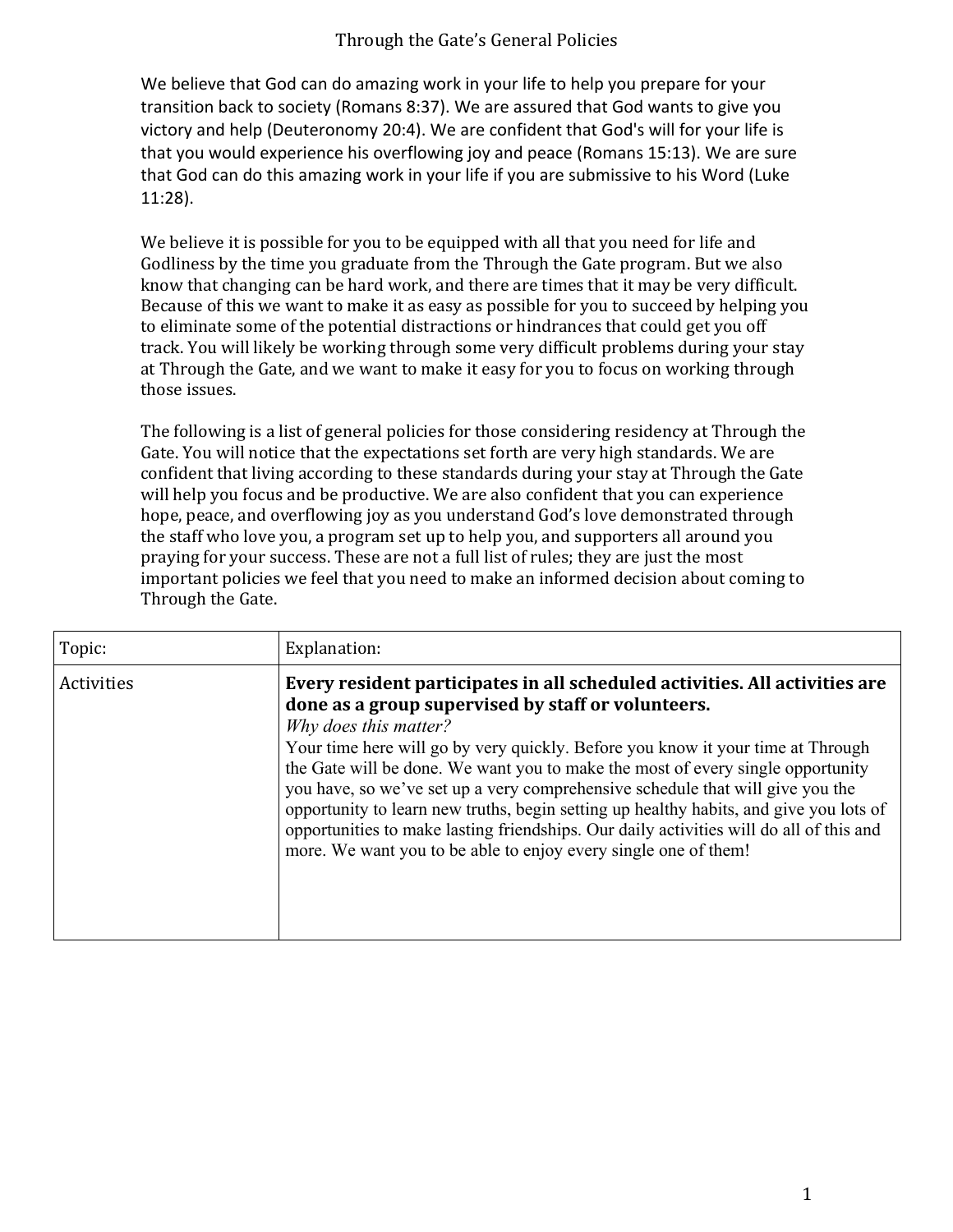| Through the Gate's General Policies |                                                                                                                                                                                                                                                                                                                                                                                                                                                                                                                                                                                                                                                                                                                     |
|-------------------------------------|---------------------------------------------------------------------------------------------------------------------------------------------------------------------------------------------------------------------------------------------------------------------------------------------------------------------------------------------------------------------------------------------------------------------------------------------------------------------------------------------------------------------------------------------------------------------------------------------------------------------------------------------------------------------------------------------------------------------|
| Appointments                        | All doctor, dentist, etc. appointments should be scheduled through staff to<br>ensure that you are missing as few scheduled activities as possible.<br>Why does this matter? We think you're going to enjoy the activities that have been<br>organized for you, and we want to make sure you get to experience them fully. You<br>will be expected to acquire your own transportation, approved by us. If you are not<br>able to get your own ride we will try and get you a ride, but cannot guarantee that we<br>can. We also rely on lots of different people to help us get you back and forth to<br>appointments, so we'll need to schedule your appointments at time that is conducive<br>for that to happen. |

| Authority: Submission | You are required to abide by all rules and requirements and directives of<br>Through the Gate as long as they are not asking you to sin, this means you are<br>to follow the directives from staff and volunteers. Why does this matter? See<br>"Discipline" and "Dismissal" below. It is important for you to fully understand that<br>you are under authority and for you to know who has authority over you. Those in<br>authority make rules, requirements, or directives, designed to fulfill the mission of<br>Through the Gate, and to assist you in achieving your own success in the program.                                                                                                                                                                                                                                                                                             |
|-----------------------|----------------------------------------------------------------------------------------------------------------------------------------------------------------------------------------------------------------------------------------------------------------------------------------------------------------------------------------------------------------------------------------------------------------------------------------------------------------------------------------------------------------------------------------------------------------------------------------------------------------------------------------------------------------------------------------------------------------------------------------------------------------------------------------------------------------------------------------------------------------------------------------------------|
| Check-In              | The following will be required upon check in: all belongings will be searched<br>and recorded, and your person will be searched and a drug screen will be<br>performed. We have limited space in the bedroom so you will be limited on<br>what you can bring.<br>Why does this matter? Many residents will come to Through the Gate with<br>different personal items than others come with, so we want to make sure that you<br>and us have a record of what is yours, so that there is no confusion upon you<br>leaving the program. You will fill out a residential inventory Log upon arrival, and<br>you will be responsible for keeping your log accurate as you add items to your<br>personal belongings. The drug screen is not a condition of you staying; it is a<br>baseline to see how you improve at your time here. The property and body search's<br>are to protect other residents. |
| Check-Out             | All resident belongings will be checked out when leaving the program.<br>Why does this matter? We want you to leave Through the Gate set up for<br>success. Hopefully we'll have lots of opportunities to bless you with good<br>things while you're here, and we want to make sure none of your personal<br>belongings are accidentally left behind.                                                                                                                                                                                                                                                                                                                                                                                                                                                                                                                                              |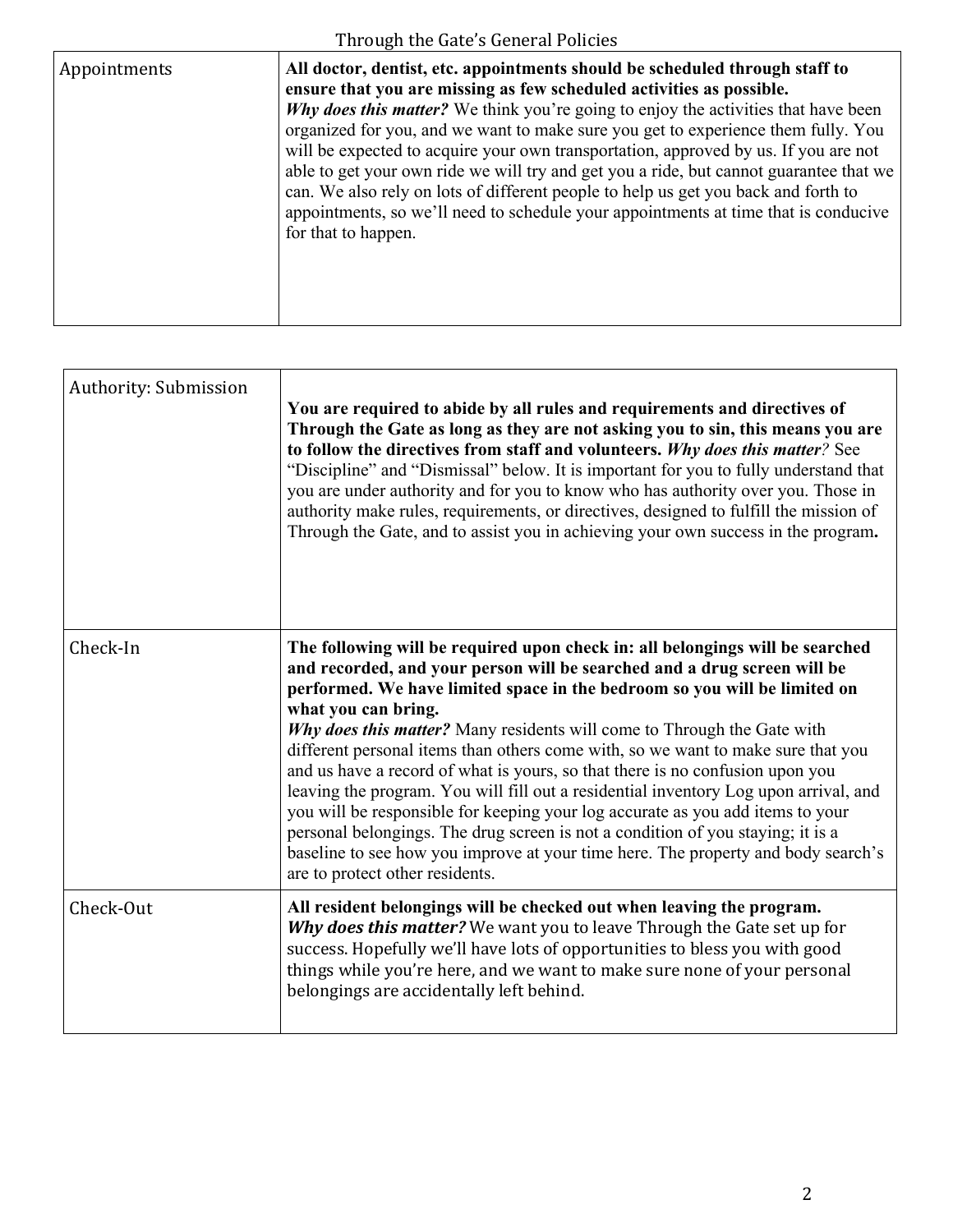|                      | Through the Gate's General Policies                                                                                                                                                                                                                                                                                                                                                                                                                                                                                                                                                                                                                                                                                                                                                                                                                                                              |
|----------------------|--------------------------------------------------------------------------------------------------------------------------------------------------------------------------------------------------------------------------------------------------------------------------------------------------------------------------------------------------------------------------------------------------------------------------------------------------------------------------------------------------------------------------------------------------------------------------------------------------------------------------------------------------------------------------------------------------------------------------------------------------------------------------------------------------------------------------------------------------------------------------------------------------|
| Church<br>Attendance | All residents are expected to attend all scheduled StoneWater Church services.<br>Why does this matter? A relationship with God is the only thing that is really<br>going to help you resolve the problems in your life. We believe the best place to<br>learn about God and how to grow in Him is by faithfully attending a local<br>church that you can become involved in. Church is the best place for you to be<br>developing relationships with others who love God and are committed to your<br>success.                                                                                                                                                                                                                                                                                                                                                                                  |
| Classes              | All residents are expected to attend daily scheduled weekday classes. All<br>required work to be completed to meet graduation requirements.<br>Why does this matter? Our classes are a great way for you to learn new things<br>about God and better ways of handling problems. We think you're going to love<br>them because we've tried to make them fun, informative, and meaningful.                                                                                                                                                                                                                                                                                                                                                                                                                                                                                                         |
| Counseling           | All residents will attend counseling sessions with counselors from a Through<br>the Gate approved counselor.<br>Why does this matter? Biblical counseling is the core of why the Through the<br>Gate program will work for you. Biblical counseling gives you the opportunity<br>to have some individualized time with staff as they help you learn how to make<br>changes by applying God's Word. All of our staff are approved by Through the<br>Gate Ministries because we want to make sure you are enjoying consistent high<br>quality counseling while you are in residence at Through the Gate. Keep in<br>mind that we have many volunteers at Through the Gate so counseling should<br>be done with an approved counselor only.                                                                                                                                                         |
| Discipline           | Discipline will be given for disobedience and display of wrong attitudes.<br>Discipline may include but is not limited to extra chores, restrictions from<br>privileges, loss of visitations, or even dismissal from the program.<br>Why does this matter? It's very important to have a right view of authority<br>because learning to be submissive to authority is something every human has<br>to deal with. We have found that the ladies who are willing to work on this<br>issue while they are at Through the Gate usually leave as much greater<br>successes than those who do not. The Bible promises that if you choose to live<br>in disobedience you will have a hard life. We want your life to be successful,<br>not difficult.                                                                                                                                                   |
| Dismissal            | Staff will work with residents who have made wrong choices in an effort to<br>help them change, but there may be times when the offense is great enough<br>that a resident will be asked to leave the program until she is ready to be<br>serious about the program. Discipline and Dismissal will be determined by<br><b>TTG</b> Leadership.<br>Why does this matter? Everyone makes mistakes. Everyone sins and needs to<br>practice repentance and seek forgiveness. If you make an occasional mistake<br>and are truly repentant about wrong choices, we definitely want to help you,<br>but we do know there may be times that residents decide to make rebellious<br>choices. Unfortunately, there may be times that a resident will need to be<br>dismissed from the program for certain choices like using drugs, physically<br>hurting someone else, etc. This is not all encompassing. |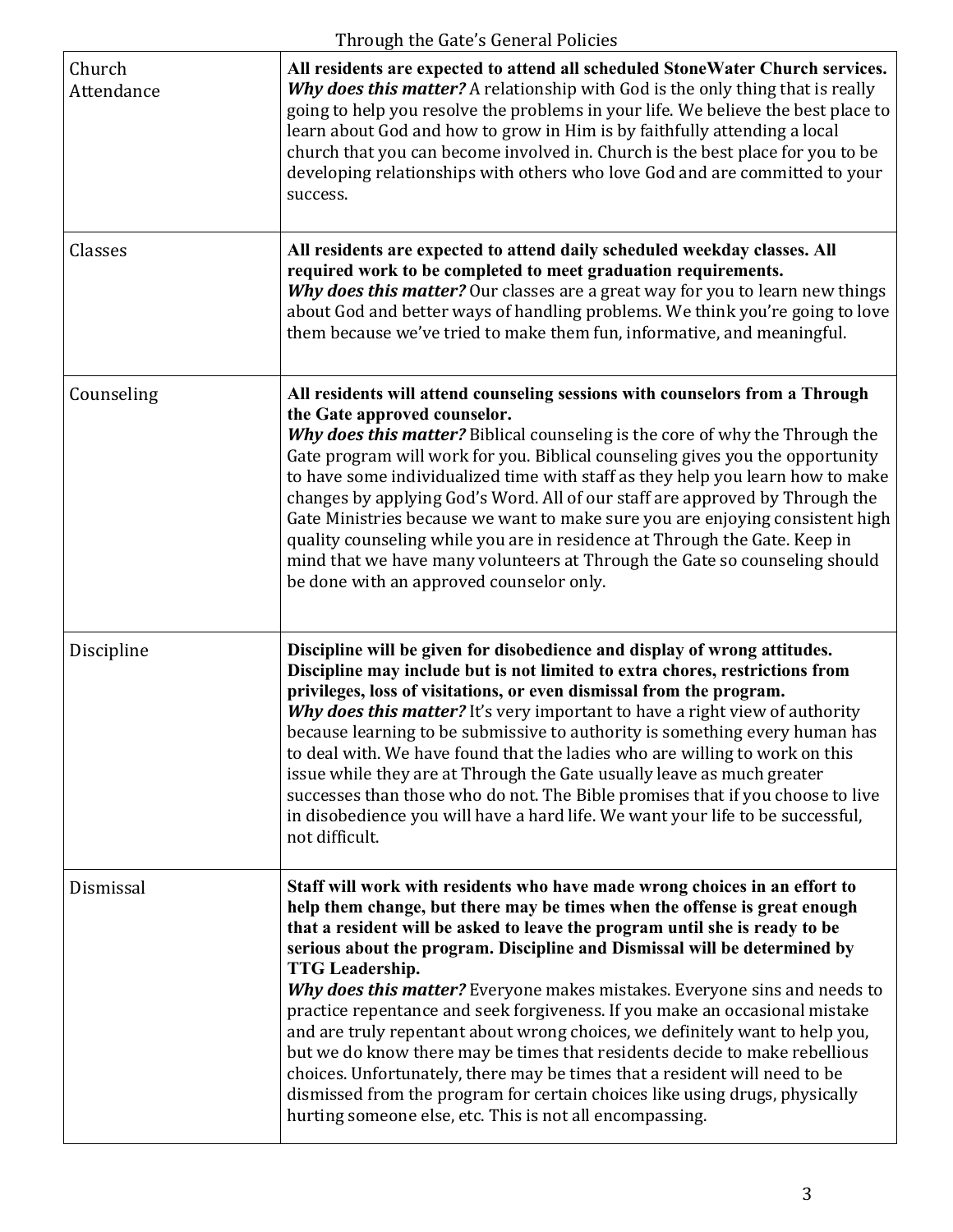|                             | Through the Gate's General Policies                                                                                                                                                                                                                                                                                                                                                                                                                                                                                                                                                                                                                                                                                     |
|-----------------------------|-------------------------------------------------------------------------------------------------------------------------------------------------------------------------------------------------------------------------------------------------------------------------------------------------------------------------------------------------------------------------------------------------------------------------------------------------------------------------------------------------------------------------------------------------------------------------------------------------------------------------------------------------------------------------------------------------------------------------|
| <b>Exercise and Fitness</b> | Residents may participate in daily exercise during their free time and as<br>equipment is available.<br>Why does this matter? Because we understand from the Bible that God wants<br>us to take good care of the bodies He has given.                                                                                                                                                                                                                                                                                                                                                                                                                                                                                   |
| Graduation                  | We encourage all residents to complete the program in such a way that we can<br>celebrate their graduation with them.<br>Why does this matter? Graduation from the Through the Gate program is<br>8months. We'll be working hard to make sure you're ready to begin life on<br>your own as a Godly individual.                                                                                                                                                                                                                                                                                                                                                                                                          |
| Mail                        | All incoming and outgoing mail may be opened / inspected by staff.<br>Inappropriate correspondence will be denied. This includes any inappropriate<br>letters from boyfriends, and correspondence with any inappropriate content.<br>Why does this matter? We want you to be able to focus on your relationship<br>with Jesus Christ and to work on your studies without undo distractions. Mail<br>is a great way to communicate, and we want to make sure you enjoy that<br>opportunity as much as possible to the Glory of God.                                                                                                                                                                                      |
| Medications                 | All medications are kept in a locked medicine cabinet and dispensed only by<br>staff or volunteers. A medication log is to be kept for each medicine given to a<br>resident and will to be signed by staff and initialed by resident. This includes<br>over the counter medications such as aspirin, ibuprofen etc.<br>Why does this matter? We want to help you stay healthy while you are at<br>Through the Gate. We also want to make sure that there is no temptation to<br>take more or less medication than has been prescribed by your doctor. We<br>believe that caring for your body is an important aspect of stewardship, so we<br>want to help you learn how to make smart choices to get and stay healthy. |
| Money                       | All money can be stored in a locked safe by staff, or the resident can choose to<br>keep their money with them, but we are not responsible for your money. If<br>your money is locked up, it will be recorded and signed by you and staff.<br>Why does this matter? We want to eliminate the temptation of theft and problems<br>in the house if that was to occur, we also want to help you learn how to manage<br>your money well.                                                                                                                                                                                                                                                                                    |
| Music/<br>Entertainment     | All music/entertainment (Movies) need to be approved by TTG Staff.<br>(Music will be Christian only)<br>Why does this matter? We want to help you to avoid any form of<br>entertainment that may cause you to stumble in your walk with Christ. There<br>may also be fellow residents that struggle with particular sins that may be<br>affected negatively by something that is allowed, thus all forms of<br>entertainment must be approved.                                                                                                                                                                                                                                                                          |
| <b>Physical Care</b>        | Residents are expected to eat properly, bathe according to the shower<br>schedule, exercise faithfully, and take care of their bodies while living at<br>Through the Gate.<br>Why does this matter? People who take good care of their bodies are often<br>more likely to work hard on their goals while they are at Through the Gate. We<br>want you to succeed!                                                                                                                                                                                                                                                                                                                                                       |